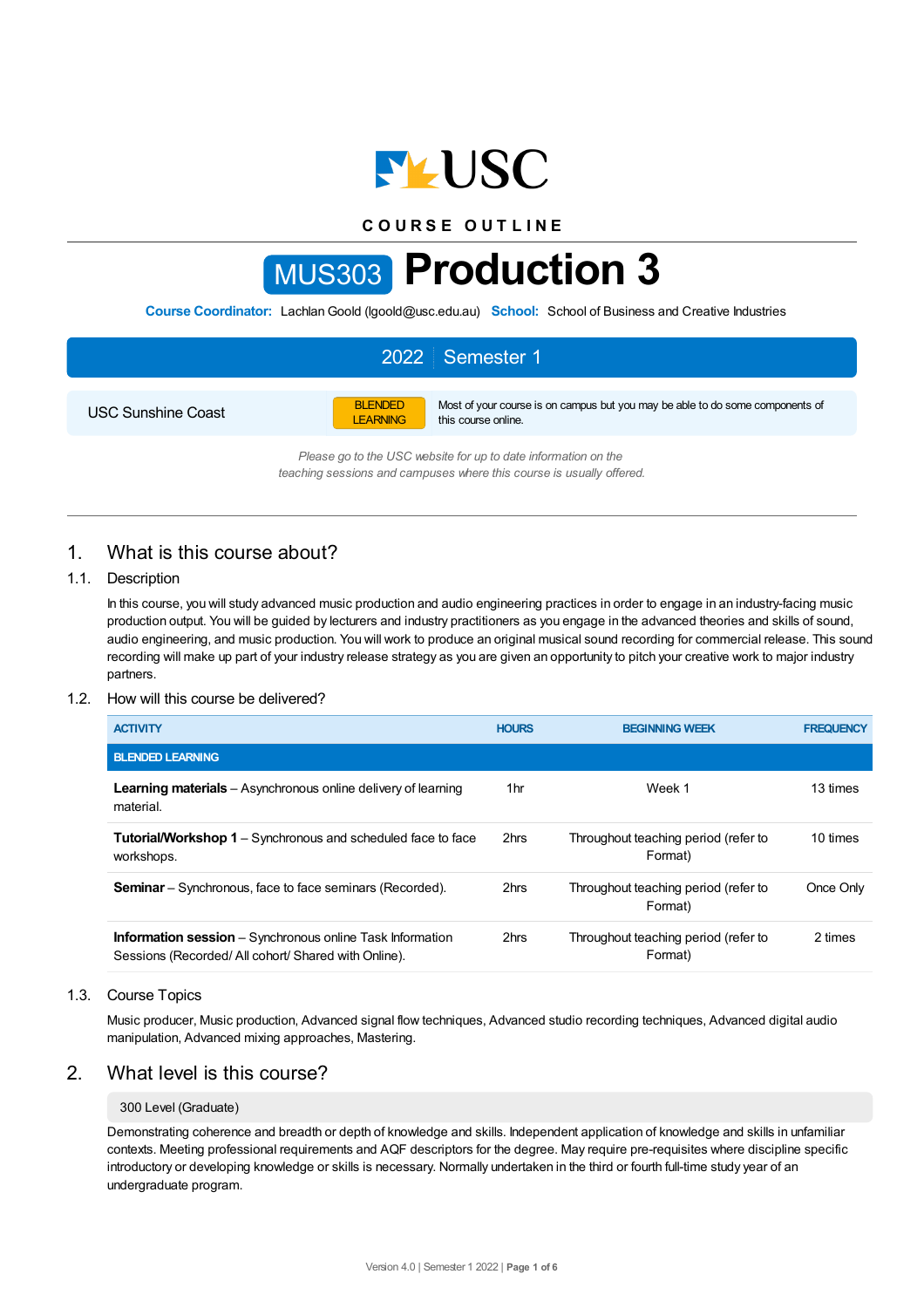# 3. What is the unit value of this course?

12 units

# 4. How does this course contribute to my learning?

|     | <b>COURSE LEARNING OUTCOMES</b>                                                                                                                                  | <b>GRADUATE QUALITIES</b>                                                 |
|-----|------------------------------------------------------------------------------------------------------------------------------------------------------------------|---------------------------------------------------------------------------|
|     | On successful completion of this course, you should be able to                                                                                                   | Completing these tasks<br>successfully will contribute to<br>you becoming |
|     | Apply 21st Century music vocabulary to creative practice by engaging in critical and original<br>creative work.                                                  | Creative and critical thinker                                             |
|     | Apply advanced level music production practices in an industry reflective studio environment.                                                                    | Empowered                                                                 |
| 【3】 | Apply an advanced knowledge of Digital Audio Workstations and execute the process of recording<br>audio for commercial release in time constrained environments. | Engaged                                                                   |
|     | Demonstrate an industry level of understanding of the production process including knowledge of<br>mixing, mastering, and commercial release considerations.     | Empowered                                                                 |
| (5  | Analyse and evaluate approaches to the master recording by reflecting on technical and creative<br>feedback from peer and industry representatives.              | Sustainability-focussed                                                   |
|     |                                                                                                                                                                  |                                                                           |

# 5. Am Ieligible to enrol in this course?

Refer to the USC [Glossary](https://www.usc.edu.au/about/policies-and-procedures/glossary-of-terms-for-policy-and-procedures) of terms for definitions of "pre-requisites, co-requisites and anti-requisites".

5.1. Pre-requisites

Not applicable

5.2. Co-requisites

Not applicable

5.3. Anti-requisites

Not applicable

5.4. Specific assumed prior knowledge and skills (where applicable)

Students must have an intermediate audio engineering and music production knowledge to be eligible for this course.

# 6. How am Igoing to be assessed?

6.1. Grading Scale

Standard Grading (GRD)

High Distinction (HD), Distinction (DN), Credit (CR), Pass (PS), Fail (FL).

## 6.2. Details of early feedback on progress

An opportunity exists in every workshop to produce and perform creative pieces individually and/or in small peer groups. However, in Week 4 students will received individual feedback from tutors.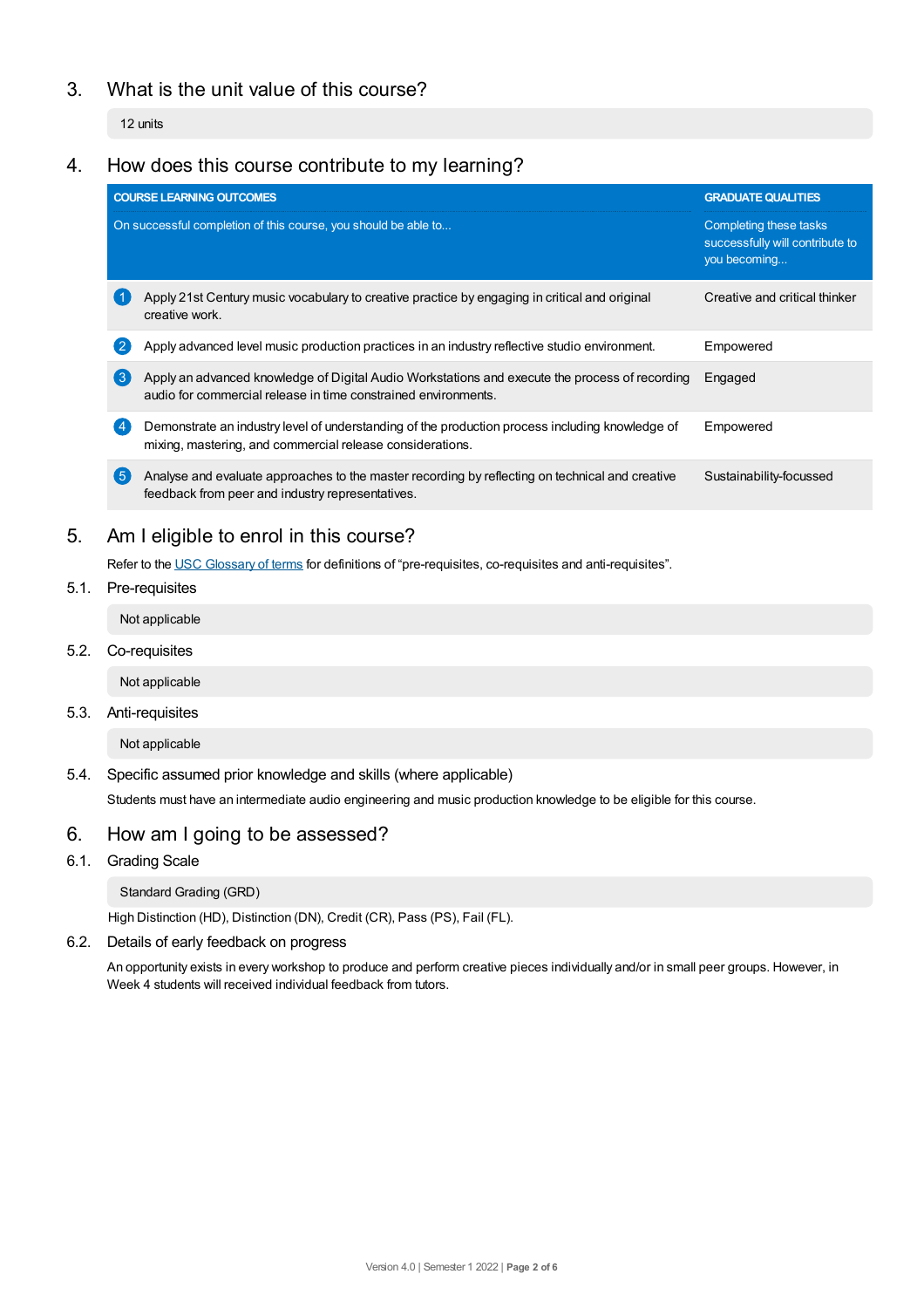## 6.3. Assessment tasks

| <b>DELIVERY</b><br><b>MODE</b> | <b>TASK</b><br>NO. | <b>ASSESSMENT</b><br><b>PRODUCT</b>       | <b>INDIVIDUAL</b><br><b>OR GROUP</b> | <b>WEIGHTING</b><br>$\frac{9}{6}$ | <b>WHAT IS THE</b><br><b>DURATION /</b><br>LENGTH?                                                 | <b>WHEN SHOULD I</b><br>SUBMIT? | <b>WHERE SHOULD I</b><br><b>SUBMIT IT?</b>               |
|--------------------------------|--------------------|-------------------------------------------|--------------------------------------|-----------------------------------|----------------------------------------------------------------------------------------------------|---------------------------------|----------------------------------------------------------|
| All                            | 1                  | Artefact -<br>Professional                | Individual                           | 20%                               | approx. 15<br>min                                                                                  | Week 5                          | In Class                                                 |
| All                            | 2                  | Artefact - Creative                       | Individual                           | 30%                               | DAW session<br>with 2-5 min<br>of musical<br>material.                                             | Week 11                         | Online Submission                                        |
| All                            | 3                  | Artefact - Creative,<br>and Written Piece | Individual                           | 50%                               | $2-5$ min<br>unmastered<br>recording plus<br>$2-5$ min<br>mastered<br>recording and<br>1500 words. | Exam Period                     | Online Assignment<br>Submission with<br>plagiarism check |

## **All - Assessment Task 1:** Advanced Studio Practice

| <b>GOAL:</b>     | This task will demonstrate your advanced understanding of audio recording and music production techniques in an<br>industry level technical environment.                                                                                                                                                                                                                 |                                                                                                                               |                                     |
|------------------|--------------------------------------------------------------------------------------------------------------------------------------------------------------------------------------------------------------------------------------------------------------------------------------------------------------------------------------------------------------------------|-------------------------------------------------------------------------------------------------------------------------------|-------------------------------------|
| <b>PRODUCT:</b>  | Artefact - Professional                                                                                                                                                                                                                                                                                                                                                  |                                                                                                                               |                                     |
| <b>FORMAT:</b>   | Using an industry reflective studio environment, you will perform a series of advanced technical tasks as set out in the<br>assessment guide. In a time-limited environment, you will complete a series of tasks to examine your advanced knowledge<br>of applied 21st-century musical vocabulary, digital and analogue signal flow, recording studio practice and DAWs. |                                                                                                                               |                                     |
| <b>CRITERIA:</b> | No.                                                                                                                                                                                                                                                                                                                                                                      |                                                                                                                               | <b>Learning Outcome</b><br>assessed |
|                  |                                                                                                                                                                                                                                                                                                                                                                          | Applying, setting up and implementing a DAW session in a recording studio environment.                                        | $\mathbf{Q}$                        |
|                  | 2                                                                                                                                                                                                                                                                                                                                                                        | Applying advanced analogue and digital signal flow in an industry reflective environment.                                     | $\left( 2\right)$                   |
|                  | 3                                                                                                                                                                                                                                                                                                                                                                        | Applying an industry reflective musical vocabulary to communicate in the recording studio<br>and inform production decisions. | $^{\circ}$ 1                        |
|                  | 4                                                                                                                                                                                                                                                                                                                                                                        | Applying advanced technical skills in a time-sensitive environment.                                                           | 3                                   |

## **All - Assessment Task 2:** Mixing Session

| <b>GOAL:</b>    | This task will demonstrate your progress in developing an industry ready sound recording.                                                                                                                                                                                                                                                                                                                     |
|-----------------|---------------------------------------------------------------------------------------------------------------------------------------------------------------------------------------------------------------------------------------------------------------------------------------------------------------------------------------------------------------------------------------------------------------|
| <b>PRODUCT:</b> | Artefact - Creative                                                                                                                                                                                                                                                                                                                                                                                           |
| <b>FORMAT:</b>  | In this task, you will deliver a DAW session file that demonstrates your progress towards an industry-ready mixdown of a<br>musical recording. You will demonstrate advanced technical knowledge of audio processing and music production. You<br>will receive written feedback regarding your work from industry practitioners and deploy their advice regarding your<br>creative work in assessment task 3. |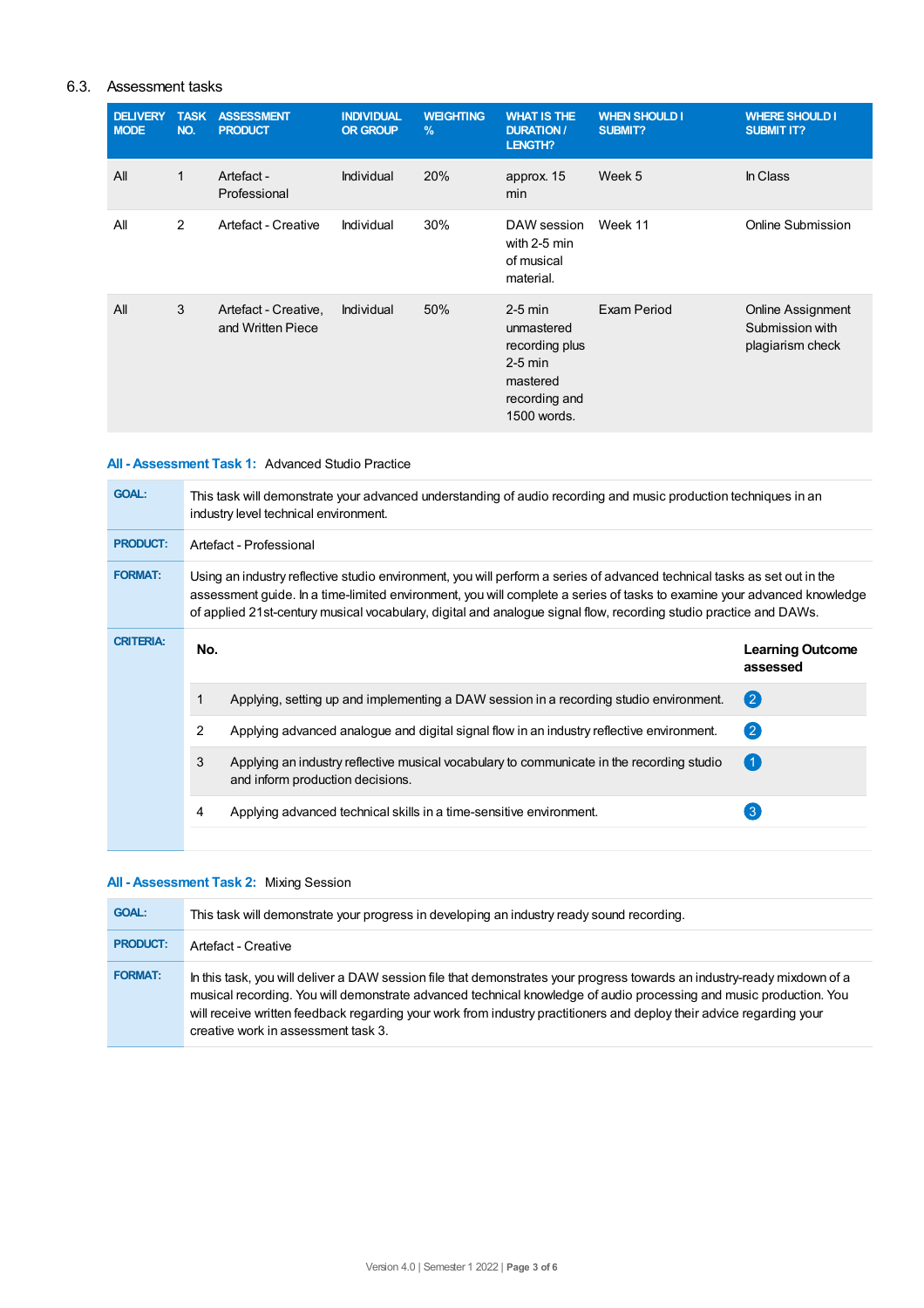| <b>CRITERIA:</b> | No. |                                                                                                                                                   | <b>Learning Outcome</b><br>assessed |
|------------------|-----|---------------------------------------------------------------------------------------------------------------------------------------------------|-------------------------------------|
|                  | 1   | Applying and implementing a cohesive recording plan and session management in the<br>recording and production process at an industry-ready level. | (2                                  |
|                  | 2   | Applying advanced knowledge of editing and sequencing practices.                                                                                  | $\lceil 3 \rceil$                   |
|                  | 3   | Applying an advanced knowledge of recording and processing approaches in a DAW.                                                                   | $\left( 2 \right)$                  |
|                  | 4   | Applying critical and original perspective to capture and develop creative performances.                                                          | $\vert$ 1                           |
|                  | 5   | Apply advanced level music production practices to work creatively in an industry level<br>technical facility.                                    | $\left( 2 \right)$                  |

### **All - Assessment Task 3:** Delivery of Master Recording

| This task will demonstrate your ability to deliver a mixed and mastered musical recording for commercial release,<br>including an appropriate analysis of the process.                                                                                                                                                                                                                                                                                                                                   |                                     |  |  |  |
|----------------------------------------------------------------------------------------------------------------------------------------------------------------------------------------------------------------------------------------------------------------------------------------------------------------------------------------------------------------------------------------------------------------------------------------------------------------------------------------------------------|-------------------------------------|--|--|--|
| Artefact - Creative, and Written Piece                                                                                                                                                                                                                                                                                                                                                                                                                                                                   |                                     |  |  |  |
| In this task, you will create a final mixdown of your musical recording in response to the feedback provided from<br>assessment 2. You will then use your knowledge of audio mastering to create a sound recording appropriate for<br>commercial release. The unmastered and mastered file submission will be accompanied by a written report. This technical<br>and reflective report will discuss the approaches you used in this process and critically reflect on your music production<br>approach. |                                     |  |  |  |
| No.                                                                                                                                                                                                                                                                                                                                                                                                                                                                                                      | <b>Learning Outcome</b><br>assessed |  |  |  |
| 1<br>Demonstrating an industry level understanding and application of the mastering process to<br>produce appropriate levels of loudness.                                                                                                                                                                                                                                                                                                                                                                | $\overline{4}$                      |  |  |  |
| $\overline{2}$<br>Applying an industry level understanding of the mixing process to achieve a commercially<br>viable mix.                                                                                                                                                                                                                                                                                                                                                                                | 3                                   |  |  |  |
| 3<br>Applying industry level technical vocabulary to communicate processes and intentions in<br>the documentation.                                                                                                                                                                                                                                                                                                                                                                                       | $\mathbf{1}$                        |  |  |  |
| Analysing and evaluating on creative practice in response to technical and creative<br>4<br>feedback from industry.                                                                                                                                                                                                                                                                                                                                                                                      | 5                                   |  |  |  |
|                                                                                                                                                                                                                                                                                                                                                                                                                                                                                                          |                                     |  |  |  |

# 7. Directed study hours

A 12-unit course will have total of 150 learning hours which will include directed study hours (including online if required), self-directed learning and completion of assessable tasks. Directed study hours may vary by location. Student workload is calculated at 12.5 learning hours per one unit.

# 8. What resources do I need to undertake this course?

Please note: Course information, including specific information of recommended readings, learning activities, resources, weekly readings, etc. are available on the course Canvas site– Please log in as soon as possible.

## 8.1. Prescribed text(s) or course reader

There are no required/recommended resources for this course.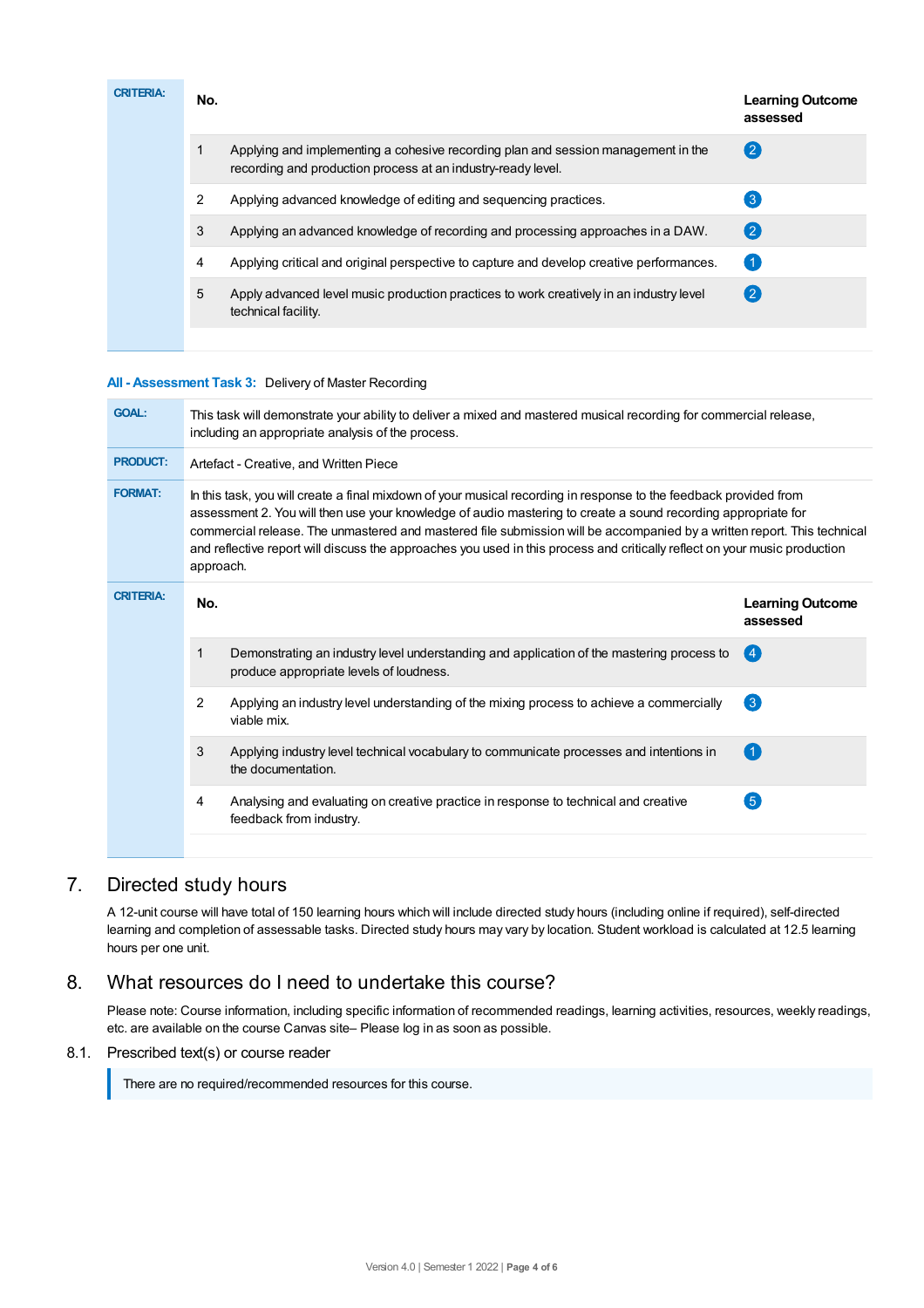### 8.2. Specific requirements

In this class you will require the foundation tools of the music producer. These are:

- · a USB3 or higher Hard Drive with 100Gb of free memory
- · a set of stereo headphones for music production

Weekly recommended reading and asset required for learning activities are delivered via the weekly learning materials in keeping with the current School's attitude to open learning resources.

## 9. How are risks managed in this course?

Health and safety risks for this course have been assessed as low. It is your responsibility to review course material, search online, discuss with lecturers and peers and understand the health and safety risks associated with your specific course of study and to familiarise yourself with the University's general health and safety principles by reviewing the online [induction](https://online.usc.edu.au/webapps/blackboard/content/listContentEditable.jsp?content_id=_632657_1&course_id=_14432_1) training for students, and following the instructions of the University staff.

# 10. What administrative information is relevant to this course?

#### 10.1. Assessment: Academic Integrity

Academic integrity is the ethical standard of university participation. It ensures that students graduate as a result of proving they are competent in their discipline. This is integral in maintaining the value of academic qualifications. Each industry has expectations and standards of the skills and knowledge within that discipline and these are reflected in assessment.

Academic integrity means that you do not engage in any activity that is considered to be academic fraud; including plagiarism, collusion or outsourcing any part of any assessment item to any other person. You are expected to be honest and ethical by completing all work yourself and indicating in your work which ideas and information were developed by you and which were taken from others. You cannot provide your assessment work to others. You are also expected to provide evidence of wide and critical reading, usually by using appropriate academic references.

In order to minimise incidents of academic fraud, this course may require that some of its assessment tasks, when submitted to Canvas, are electronically checked through Turnitin. This software allows for text comparisons to be made between your submitted assessment item and all other work to which Turnitin has access.

#### 10.2. Assessment: Additional Requirements

Eligibility for Supplementary Assessment

Your eligibility for supplementary assessment in a course is dependent of the following conditions applying:

The final mark is in the percentage range 47% to 49.4% The course is graded using the Standard Grading scale You have not failed an assessment task in the course due to academic misconduct

#### 10.3. Assessment: Submission penalties

Late submission of assessment tasks will be penalised at the following maximum rate:

5% (of the assessment task's identified value) per day for the first two days from the date identified as the due date for the assessment task

10% (of the assessment task's identified value) for the third day

20% (of the assessment task's identified value) for the fourth day and subsequent days up to and including seven days from the date identified as the due date for the assessment task

A result of zero is awarded for an assessment task submitted seven days from the date identified as the due date for the assessment task. Weekdays and weekends are included in the calculation of days late.

To request an extension, you must contact your Course Coordinator and supply the required documentation to negotiate an outcome.

## 10.4. SafeUSC

USC is committed to a culture of respect and providing a safe and supportive environment for all members of our community. For immediate assistance on campus contact SafeUSC by phone: 07 [5430](tel:07%205430%201168) 1168 or using the [SafeZone](https://www.safezoneapp.com) app. For general enquires contact the SafeUSC team by phone 07 [5456](tel:07%205456%203864) 3864 or email [safe@usc.edu.au](mailto:safe@usc.edu.au).

The SafeUSC Specialist Service is a Student Wellbeing service that provides free and confidential support to students who may have experienced or observed behaviour that could cause fear, offence or trauma. To contact the service call 07 [5430](tel:07%205430%201226) 1226 or email [studentwellbeing@usc.edu.au](mailto:studentwellbeing@usc.edu.au).